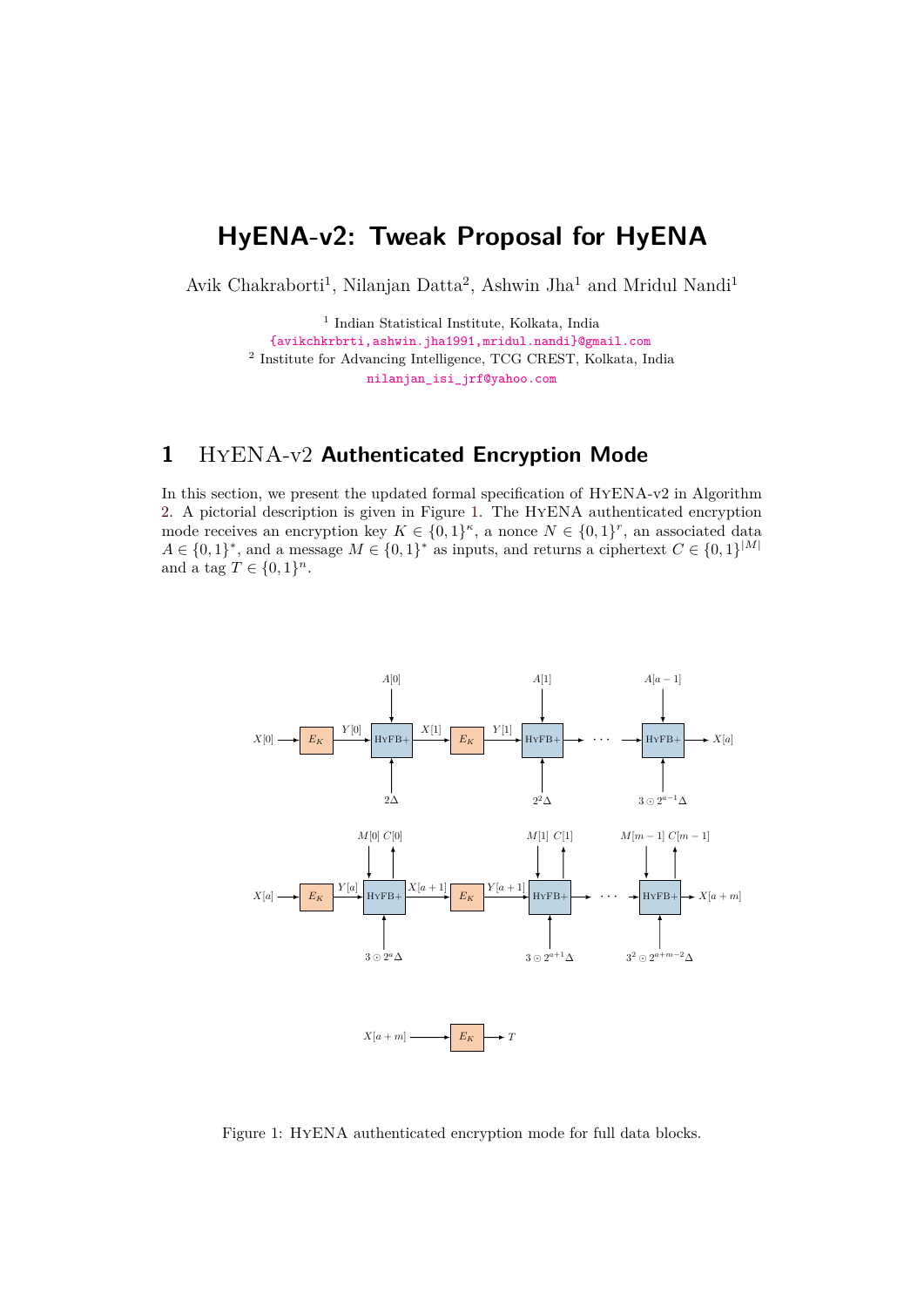The decryption algorithm receives a key  $K \in \{0,1\}^{\kappa}$ , an associated data  $A \in \{0,1\}^*$ , a nonce  $N \in \{0,1\}^r$ , a ciphertext  $C \in \{0,1\}^*$  and a tag  $T \in \{0,1\}^n$  as inputs and return the plaintext  $M \in \{0, 1\}^{|C|}$ , corresponding to the ciphertext *C*, if the tag *T* authenticates. Complete specifcation of HyENA is presented in Algorithm [2](#page-2-0) and the corresponding pictorial description can be found in Figure [1.](#page-0-0)

#### <span id="page-1-0"></span>**1.1 The Modifications and Rationale**

Here we explicitly mention all the modifcations along with the rationale of the modifcation:

- UPDATION IN THE MASKING: In the submitted version, for the final block of associated data, the masking value was updated by multipling  $2<sup>2</sup>$  (full block) and  $2<sup>3</sup>$  (partial block). In the current version, we update that by 3 (full block) and  $3<sup>2</sup>$ (partial block). This ensures identical mask generation for associated data and plain text, and makes the associated data and plain text processing uniform.
- INITIALIZATION: In the previous version, we differentiate the following cases (i) empty data (both associated data and plain text), (ii) empty associated data and non-empty data, (iii) non-empty associated data by keeping 2 dedicated bits in the initial state. Here we skip this, and we do not separate these cases. The modifed padding and the uniqueness of the nonce takes care of it. This saves a MUX in the hardware, and reduces the overall implementation area.
- FINALIZATION: In the previous version, the tag generation was done by (i) swapping the most significant and least significant  $n/2$  bits of the state, and then (ii) performing a block cipher encryption. In the updated version, we skip the swap operation, and only perform the encryption. The updated masking takes care of it, and the swap operation becomes redundant.

## **2 Security**

We claim that HYENA-v2 will provide the following security bound:

#### **Theorem 1.**

$$
\mathbf{Adv}_{\text{HYENA-V2}}^{\text{AE}}(q_e, q_v, \sigma_e, \sigma_v, t) \leq \mathbf{Adv}_{E_K}^{\text{PFP}}(q', t') + \frac{2\sigma_e}{2^{n/2}} + \frac{\sigma_e^2 + q_v}{2^n} + \frac{max\{n, nq_e/2^{n/4}\}}{2^{n/4}} + \frac{n(q_e + 3q_v + 2\sigma_v)}{2^{n/2}} + \frac{max\{n, nq_e/2^{n/4}\}(q_e + 3q_v)}{2^{3n/4}},
$$

where  $q' = q_e + \sigma_e + q_v + \sigma_v$  which corresponds to the total number of block cipher calls *through the game and*  $t' = t + O(q')$ *.* 

Theorem 1 follows from [Theorem 1, [\[1\]](#page-4-0)]. As per the proof, B2 is used specifcally to handle the events B4 and B7: specifically, encryption/decryption first input block (where nonce is processed) matches with some encryption last input block (where swapping is used). However, we have found out that the bad case B2 is redundant, and the analysis of B4 and B7 can be bounded given negation of B1 itself.

Applying the above result, we summarize the security clains for HyENA-v2 in Table [1.](#page-3-0)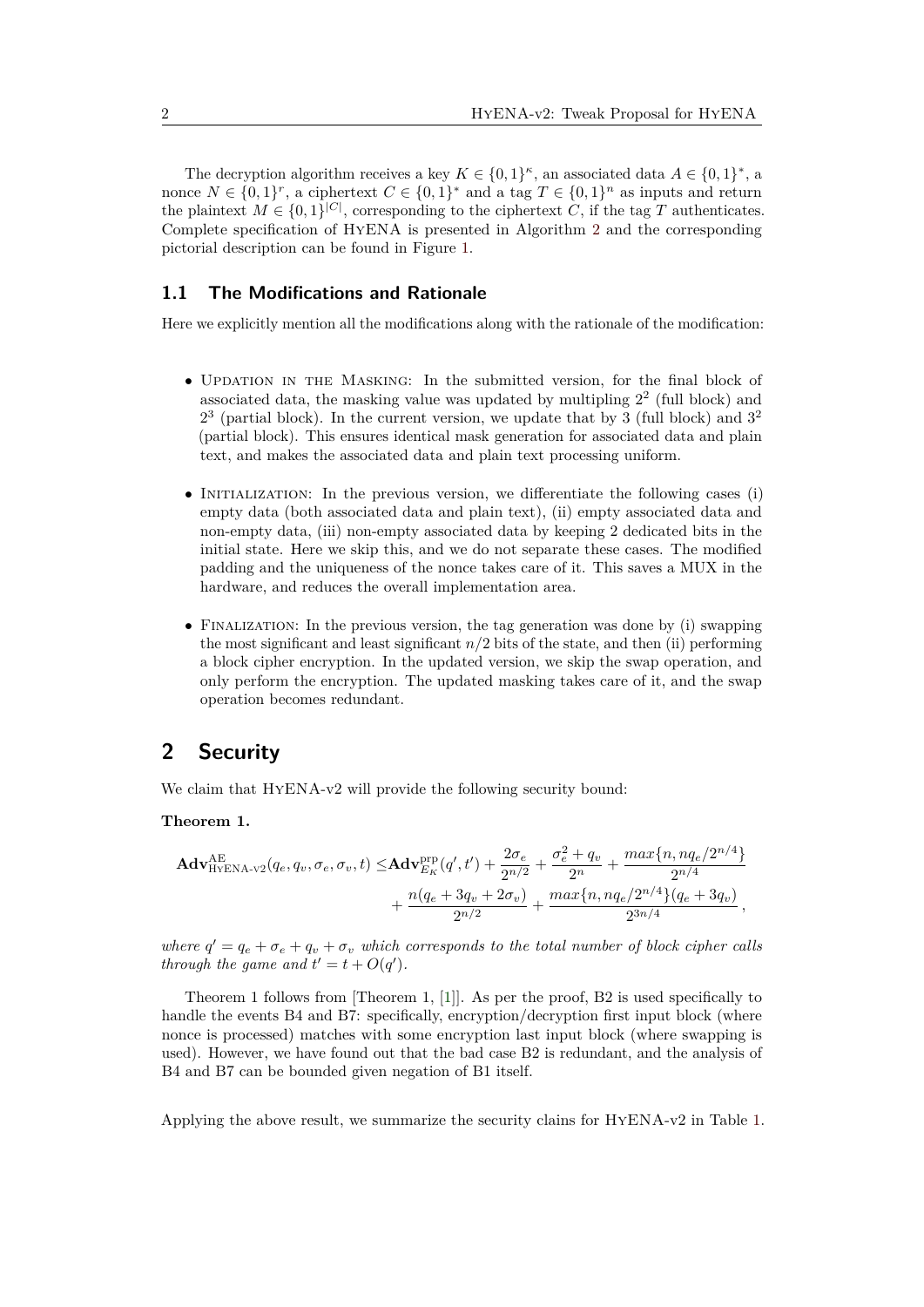<span id="page-2-0"></span>1. *Y* INIT $(N, A, M)$ 2.  $(X, \Delta)$  Proc-AD $(Y, A)$ 4.  $(X, C)$  Proc-TXT $(X, \Delta, M, +)$ 5.  $T$  TAG-GEN $(X)$ 1. *Y*  $E_K(N||0^{n-r})$ 1.  $\Delta$   $Y_R$ 3.  $\Delta$   $3^2$   $\Delta$ 4.  $(X, \star)$  HYFB+ $(Y, \Delta, 0^{n-1}1)$ 7.  $(A_{a-1}, \ldots, A_0)$ <sup>n</sup> *A* 9.  $\Delta$  2  $\Delta$ 10.  $(X, \star)$  HYFB+ $(Y, \Delta, A_i)$ 11.  $Y$   $E_K(X)$ 12. *t*  $(|A_{a-1}| \Leftarrow n$ ? 1 : 2 13.  $\Delta$  3<sup>t</sup>  $\Delta$ 14.  $(X, \star)$  HYFB+ $(Y, \Delta, A_{a-1})$ 1.  $T$   $E_K(X)$ 1.  $Y$  INIT(*N*, *A*, *M*) 2.  $(X, \Delta)$  PROC-AD $(Y, A)$ 4.  $(X, M)$  Proc-TXT $(X, \Delta, C, -)$ 5.  $T'$  TAG-GEN $(X)$ 2.  $\overline{M}$ 3.  $B$ 1.  $(D_{d-1}, \ldots, D_0)$ <sup>n</sup> *D* 3.  $\Delta$  2  $\Delta$ 4.  $Y$   $E_K(X)$ 6.  $(X, O_i)$  HYFB+ $(Y, \Delta, D_i)$ 8.  $(X, O_i)$  HYFB $-(Y, \Delta, D_i)$ 9. *t*  $(|D_{d-1}| \Leftarrow n$ ? 1 : 2 10.  $\Delta$  3<sup>t</sup>  $\Delta$ 13.  $(X, O_{d-1})$  HYFB+ $(Y, \Delta, D_{d-1})$ 15.  $(X, O_{d-1})$  HYFB- $(Y, \Delta, D_{d-1})$ **Algorithm** HYENA-ENC $(K, N, A, M)$ 3. **if**  $|M| \neq 0$  **then** 6. **return**  $(C, T)$ **Algorithm**  $INT(N, A, M)$ 2. **return** *Y* **Algorithm** Proc-AD(*Y, A*) 2. **if**  $|A| \neq 0$  **then** 5. **return**  $(X, \Delta)$ 6. **else** 8. **for**  $i = 0$  **to**  $a - 4$ 15. **return**  $(X, \Delta)$ **Algorithm** Tag-Gen(*X*) 2. **return** *T* **Algorithm** HYENA-DEC( $K, N, A, C, T$ ) 3. **if**  $|C| \neq 0$  **then** 6. **if**  $T' = T$  **then return** *M* 7. **else return**  $\bot \leftarrow$ **Algorithm** HYFB+ $(Y, \Delta, M)$ 1. *C* Trunc $|M|$ <sup>(Y</sup>)  $\oplus$  M 2.  $\overline{M}$  Pad $(M)$ ,  $\overline{C}$  Pad $(C)$ 3. *B*  $(\overline{M}_L \| (\overline{C}_R \oplus \Delta))$ 4.  $X$   $B \oplus Y$ 5. **return**  $(X, C)$ **Algorithm** HyFB $-(Y, \Delta, C)$ 1. *M*  $Trunc_{|C|}(Y) \oplus C$  $\mathsf{Pad}(M), \overline{C}$  Pad $(C)$  $\left(\overline{M}_L \right] \left(\overline{C}_R \oplus \Delta\right)$ 4.  $X$   $B \oplus Y$ 5. **return** (*X, M*) Algorithm  $\text{Proc-TXT}(X, \Delta, D, \text{dir})$ 2. **for**  $i = 0$  **to**  $d - 4$ 5. **if** dir  $= +$  **then** 7. **else** 11.  $Y$   $E_K(X)$ 12. **if**  $dir = +$  **then** 14. **else** 16. **return**  $(X, (O_{d-1} \|\leftarrow, \|O_0))$ 

Figure 2: Formal Specifcation of HyENA Authenticated Encryption and Decryption algorithm. We use the notation  $\star$  to denote values that we do not care.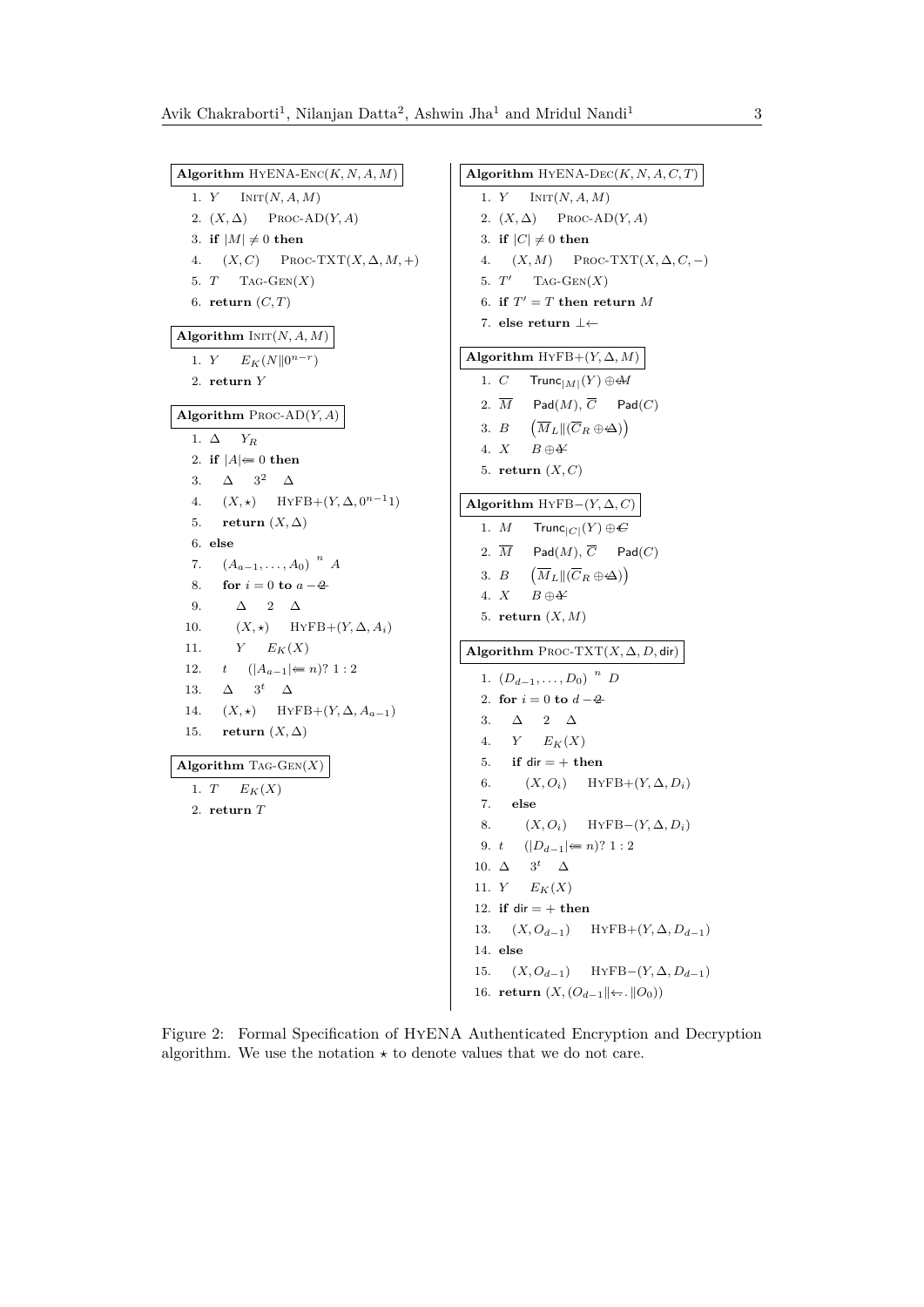<span id="page-3-0"></span>Table 1: Summary of security claims for HyENA. The data and time limits indicate the amount of data and time required to make the attack advantage close to 1.

| Submissions |      | Privacy         | Integrity |                 |  |  |
|-------------|------|-----------------|-----------|-----------------|--|--|
|             | Time | Data (in bytes) | Time      | Data (in bytes) |  |  |
| $HYENA-v2$  | 228  | 004             | $2^{128}$ | ე58             |  |  |

Table 2: Clock cycles per message byte for HyENA-v2

<span id="page-3-1"></span>

|     | Message length (Bytes) |          |        |       |       |        |       |       |       |       |       |        |
|-----|------------------------|----------|--------|-------|-------|--------|-------|-------|-------|-------|-------|--------|
|     | 16                     | 29<br>υZ | 64     | 128   | 256   | 512    | 1024  | 2048  | 4096  | 16384 | 32768 | 262144 |
| cpb | 10.563                 | 6.656    | 4.7031 | 3.727 | 3.238 | 2.9941 | 2.872 | 2.811 | 2.781 | 2.758 | 2.754 | 2.750  |

#### **2.1 Third Party Analysis of HyENA NIST Submission**

To the best of our knowledge, there is one valid third-party analysis [\[2\]](#page-4-1) on HyENA NIST submitted version. This attack actually targets the  $\Delta$  update part and exploits the fact we have a collision in the  $\Delta$  value corresponding to two different block processing. Finally, the attack use the collision to make a valid forgery. Due to this attack HyENA needs a minor fix to achieve a stong mathematical property in  $\Delta$  update. This writeup makes such minor update in the  $\Delta$  update function to obtain a prefix-free in the  $(i, j)$  sequence used for  $\Delta$  update as  $2^{i} \cdot 3^{j} \Delta$ . This strong mathematical makes the mode provably secure.

## **3 Hardware Implementation of HyENA-v2**

HyENA-v2 aims to achieve a lightweight implementation on low resource devices. We have already presented the hardware implementation results of a close variant of the NIST submission HyENA in [\[1\]](#page-4-0) (the NIST and this version differs only in the  $\Delta$  update). The implementation details in [\[1\]](#page-4-0) is also presented in this write-up in Table [3.](#page-4-2) HyENAv2 further simplifes the structure with the modifcations described in Sect [1.1](#page-1-0) (in fact, HyENA-v2 omits two operations). Hence, HyENA-v2 is expected to have better hardware implementation results than the results reported in [\[1\]](#page-4-0). The hardware benchmarking results given in [\[1,](#page-4-0) Table 4], also show that HyENA signifcantly outperforms other well established ciphers such as AES-GCM, ASCON, AES-OTR etc in terms of area. This establishes HyENA as one of the best ultra-lightweight AEAD cipher.

#### **3.1 Clock Cycle Analysis**

We provide a conventional way for speed estimation, i.e, the number of clock cycles to process input bytes. Since HyENA-v2 processes at least one associated data (AD) block (one dummy block when AD is empty), we calculate the cpb assuming one AD block and *m* message blocks. We use 40 round GIFT and need 40 cycles for the GIFT module. We use 4 more cycles to compute the feedback and update the  $\Delta$  value. Overall, HYENA needs  $(44(m + 1) + 81)$  cycles. Table [2](#page-3-1) shows the number of average cycles per input message bytes, which we call cycles per byte (cpb). The cpb is  $(44(m + 1) + 81)/16m$  and it converges to 2*.*75 for very large *m*.

#### **3.2 Implementation Results**

We implement HYENA-v2 on Xilinx Virtex 6 and Virtex 7, using VHDL and Xilinx ISE 13.4. Table [3](#page-4-2) presents the implementation results of HyENA-v2 on Virtex 7.We follow the RTL approach and a basic iterative type architecture with 128-bit datapath. The ares are provided in the number of LUTs and slices. Frequency (MHz), Throughput (Gbps), and